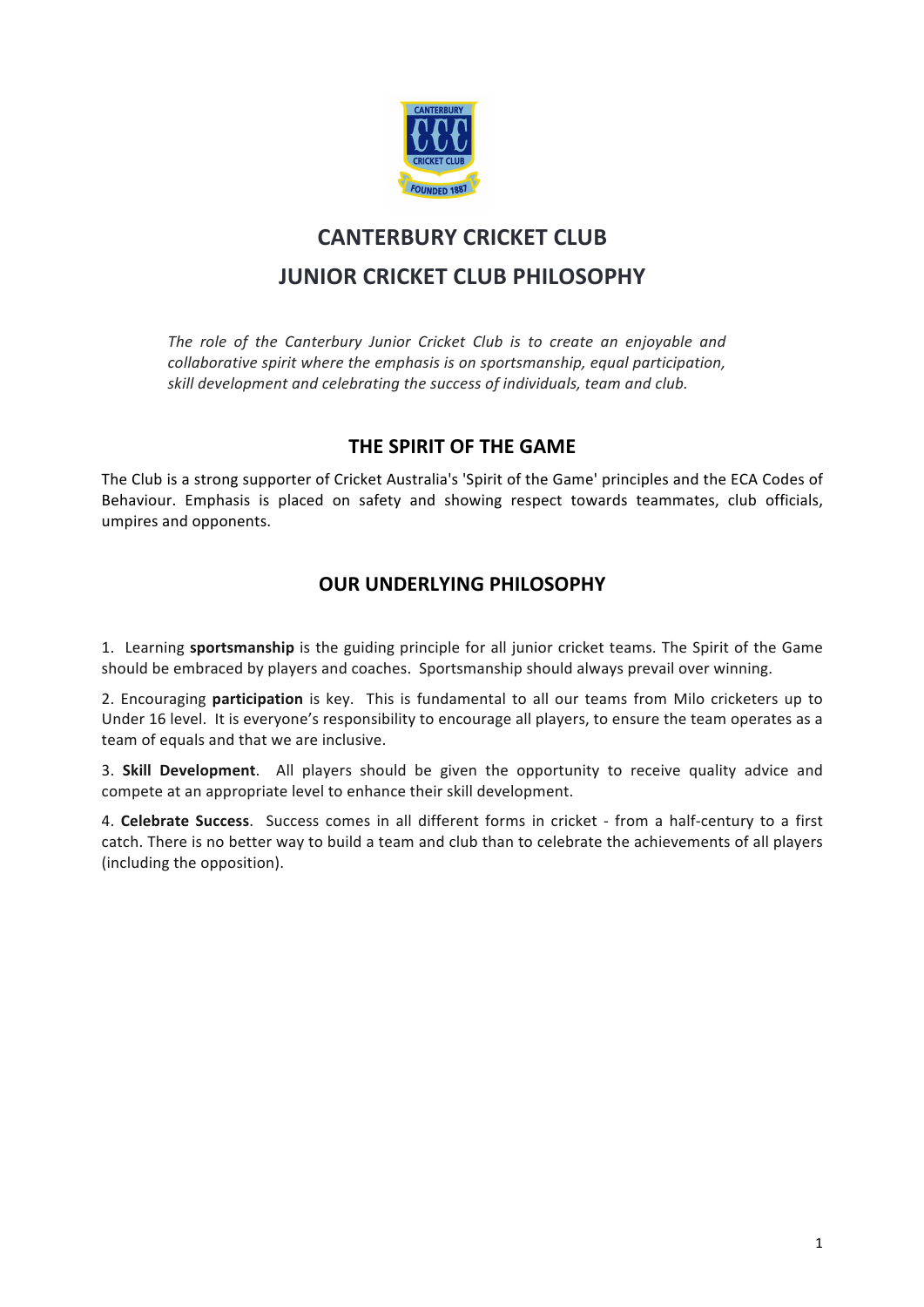## **Table of Content**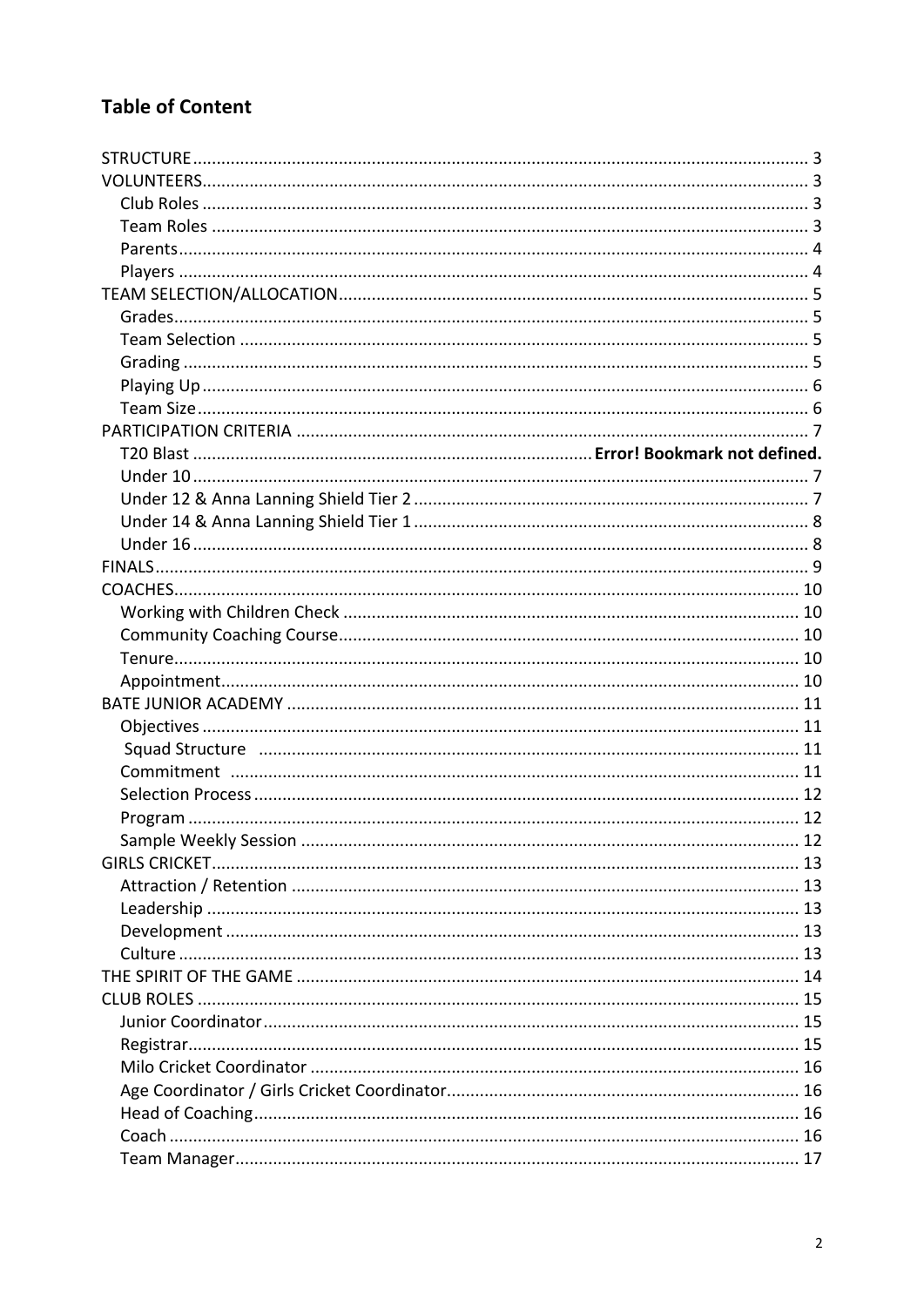## **STRUCTURE**

The Junior Club is represented on the Canterbury Cricket Club's Committee by the Junior Coordinator as Vice President - Juniors.

The Junior Club will be led by a Sub-Committee of the Club's Committee and will be made up of the following members:

- Junior Coordinator
- Registrar
- Head of Coaching
- Age Group Coordinators / Girls' Cricket Coordinator
- MILO Cricket and/or T20 Blast Coordinator
- Senior Committee Liaison

Additional members can be added to this committee at the instigation of the Junior Coordinator with the approval of the Club's President.

## **VOLUNTEERS**

#### **Club Roles**

Each year a number of club roles need to be filled. The role these volunteers take on is crucial to the success of the club. All club roles include:

- Junior Coordinator
- Registrar
- Age Coordinators
	- o Under 16
	- o Under 14
	- $O$  Under 12
	- $O$  Under 10
- Girls Cricket Coordinator
- **Blasters Program Coordinator**
- Apparel
- Head of Coaching
- Equipment and kits
- Pleasant Sunday Evening (PSE)
- Trophies
- Photos
- Communication / Website

#### **Team Roles**

- Coach
- Assistant Coach
- Team Manager / Team Communication

Coaches, Team Managers and other team officials contribute a considerable amount of time throughout the season on a voluntary basis. The Club greatly values the commitment that these volunteers make towards ensuring that our Club and our teams are well organised and well resourced. The Club makes every effort to support the continued participation of parents or friends of the Club in these important roles.

Reflecting our Club philosophy, we expect our Coaches, Team Managers and other team officials to:

• adhere to and promote the Club's philosophies;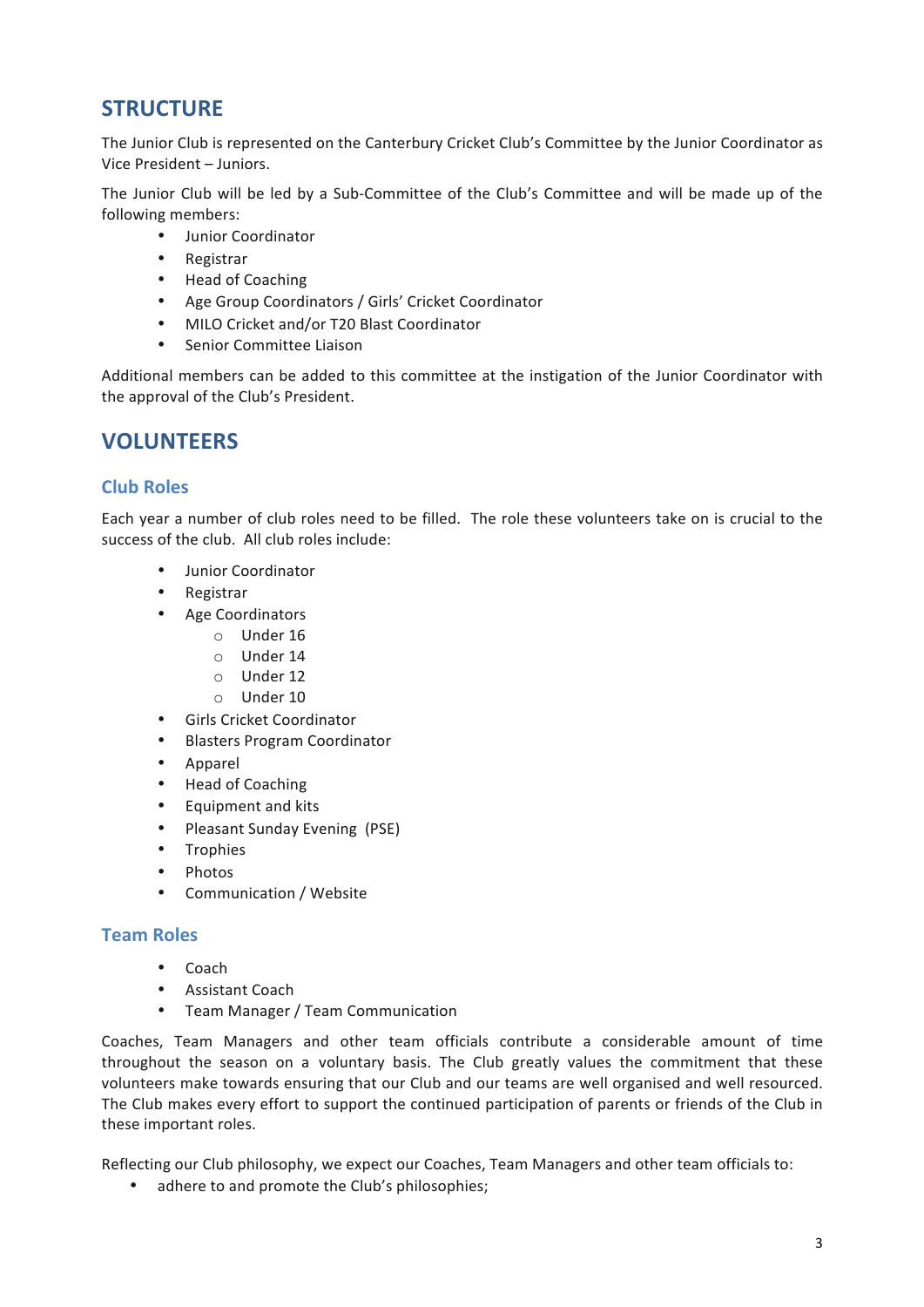- promote and respect the rights, dignity and value of every player;
- provide a safe and friendly environment at training and during games;
- operate within the rules and Spirit of the Game:
- provide quality instruction and coaching:
- be a positive role model to the players; and
- ensure that any issues and concerns of players and/or parents are managed in an appropriate and timely manner.

#### **Parents**

Parents are integral to the success of our Club and we greatly value the participation of parents as volunteers, and we value the role parents play in supporting and encouraging our players. Parents also play an important role in modelling positive behaviour for our players and visiting teams.

We expect all Parents to:

- adhere to and promote the Club's philosophies:
- support and respect the decisions of the coach, team manager and Club officials at all times;
- be a positive role model to the players by behaving appropriately while spectating;
- provide support and positive encouragement to their own child and his/her team mates;
- refrain from negative, aggressive or derogatory comments or behaviour;
- assist the team officials whenever possible;
- partake in duties as requested by the Team Manager;
- arrange to swap duties with another parent if unable to assist when asked;
- inform the coach in a timely manner regarding their child's unavailability for a game(s); and
- communicate any concerns or issues directly to the Team Manager in person or via email. This should be done so that concerns are not communicated via group or public emails.

Parents are expected to share match-day responsibilities that are usually organised on a rotating roster. The match day roles include:

- Scorer
- Ground set-up
- Dinner/Morning Tea

Once a season parents in each nominated age group will be asked to assist in the running of the Pleasant Sunday Evenings. This may require volunteering to be rostered on: set-up, BBQ, lollies or clean up.

### **Players**

The club is committed to ensuring that all players can participate in an environment that is safe and supportive, while encouraging their personal and physical development.

Reflecting our Club philosophy we expect all players to:

- adhere to and promote the Club's philosophies;
- respect, support and encourage all other team members;
- respect the coach, team officials, umpires, members of the opposition team and the team's equipment;
- commit to developing and improving ones cricket skills;
- commit to attend training sessions as often as possible;
- ensure training is fun by giving their best and encouraging team mates at all times;
- immediately advise the coach if an injury or problem has arisen which will affect his/her training or participation on game day; and
- communicate any concerns or issues to the Team Manager, Coach and/or parents.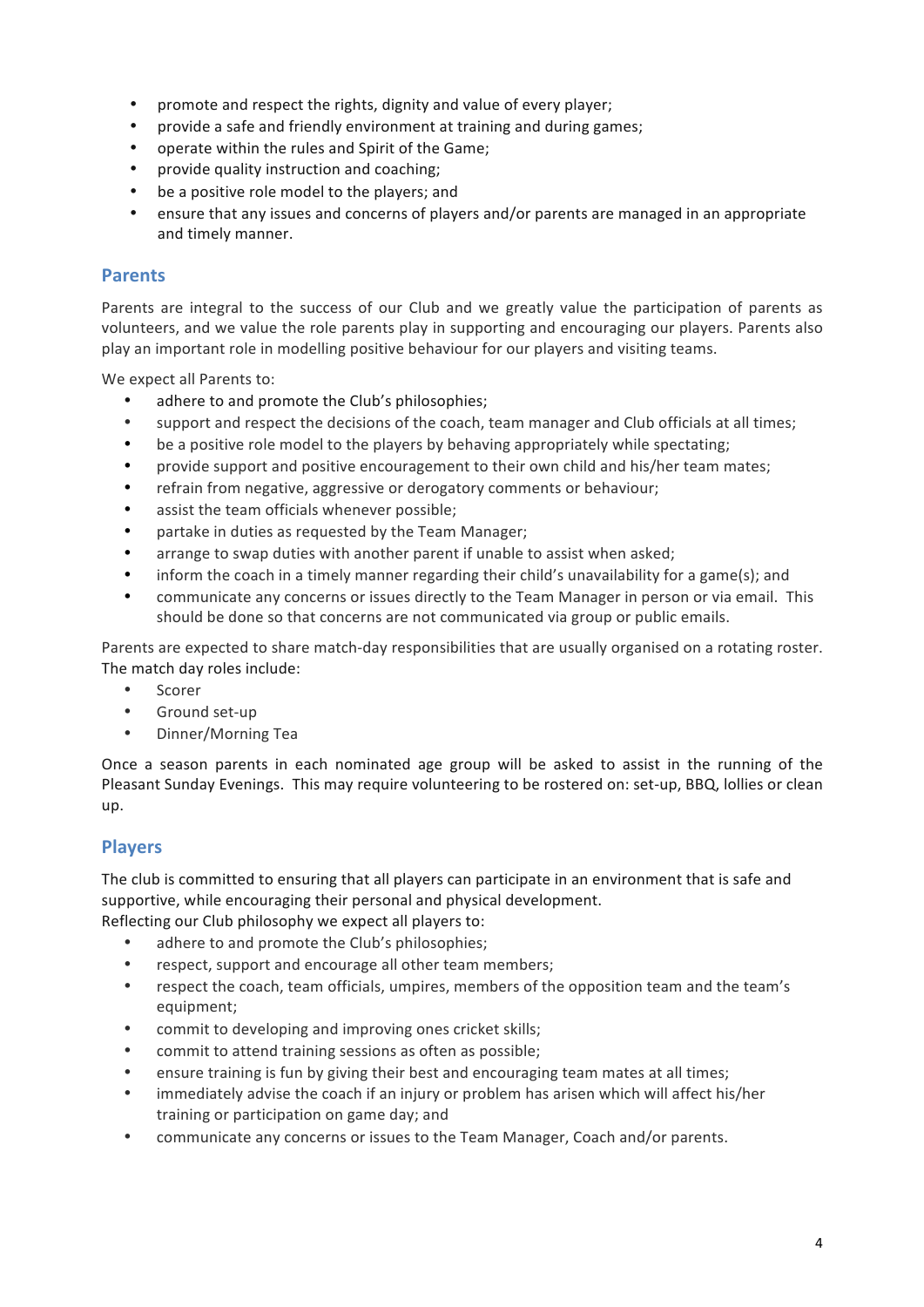## **TEAM SELECTION/ALLOCATION**

### **Grades**

It is the aim of the Club to have at least three teams at Under 12, Under 14 and Under 16 with one team at each age level being graded as an A grade team. Appropriate grading procedures will be determined in order for this team to be selected.

If after grading it is deemed by the Juniors Sub-Committee that by grading this team at an A level would be detrimental to the participation and development of the team then the Juniors Sub-Committee can make a recommendation to the Club President to have this team play as a "B" team.

### **Team Selection**

#### **Under 10s**

• The U10 teams will be selected with respect given to friendship groups endeavouring, if possible, to have a varying mix of talent in each team.

#### **Under 12s**

- The U12A team will comprise the best available talent in this age group with consideration given to ensuring the correct balance of bowlers, batsmen and keepers within the age group is achieved within the team. Players who just miss out on selection in the U12A team will be placed in a strong U12B team.
- The U12B and U12C teams will comprise of a varying mix of talent in each team with best endeavours being made to accommodate friendship groups. Lower age or newer players to the  $\frac{1}{\pi}$  club/game are likely to be selected to play in a C team or in a U12 Development team.

#### **Under 14s and Under 16s**

- The U14A and 16A teams will comprise the best available talent in this age group save for ensuring the correct balance is achieved within the team.
- The remaining teams will be selected in accordance to ability, starting with the most talented remaining players filling positions in remaining teams. The selection panel will then recommend appropriate grades for each team ensuring they can perform creditably within the assigned grade.

#### **Anna Lanning Shield**

The teams competing in the Anna Lanning Shield will comprise of a varying mix of talent in each team with best endeavours being made to accommodate friendship groups. As the structure of the Anna Lanning Shield develops and our numbers grow and talents develop this approach will be reviewed. This reviewed approach may require the introduction of a grading process to ensure players continues to enjoy their cricket and are challenged in their skill development.

### **Grading**

#### **Under 10**

There is no grading process in the Under 10s.

### **Under 12**

Under 12 players will be asked to nominate themselves if they wish to be considered for the A team. A Selection Panel will select the players, after an appropriate selection process, who will form an A team and a strong B team. The Age Coordinator will then be responsible for allocating those not selected for the A team or strong B team to the remaining teams with a varying mix of talent in each team with best endeavours being made to accommodate friendship groups.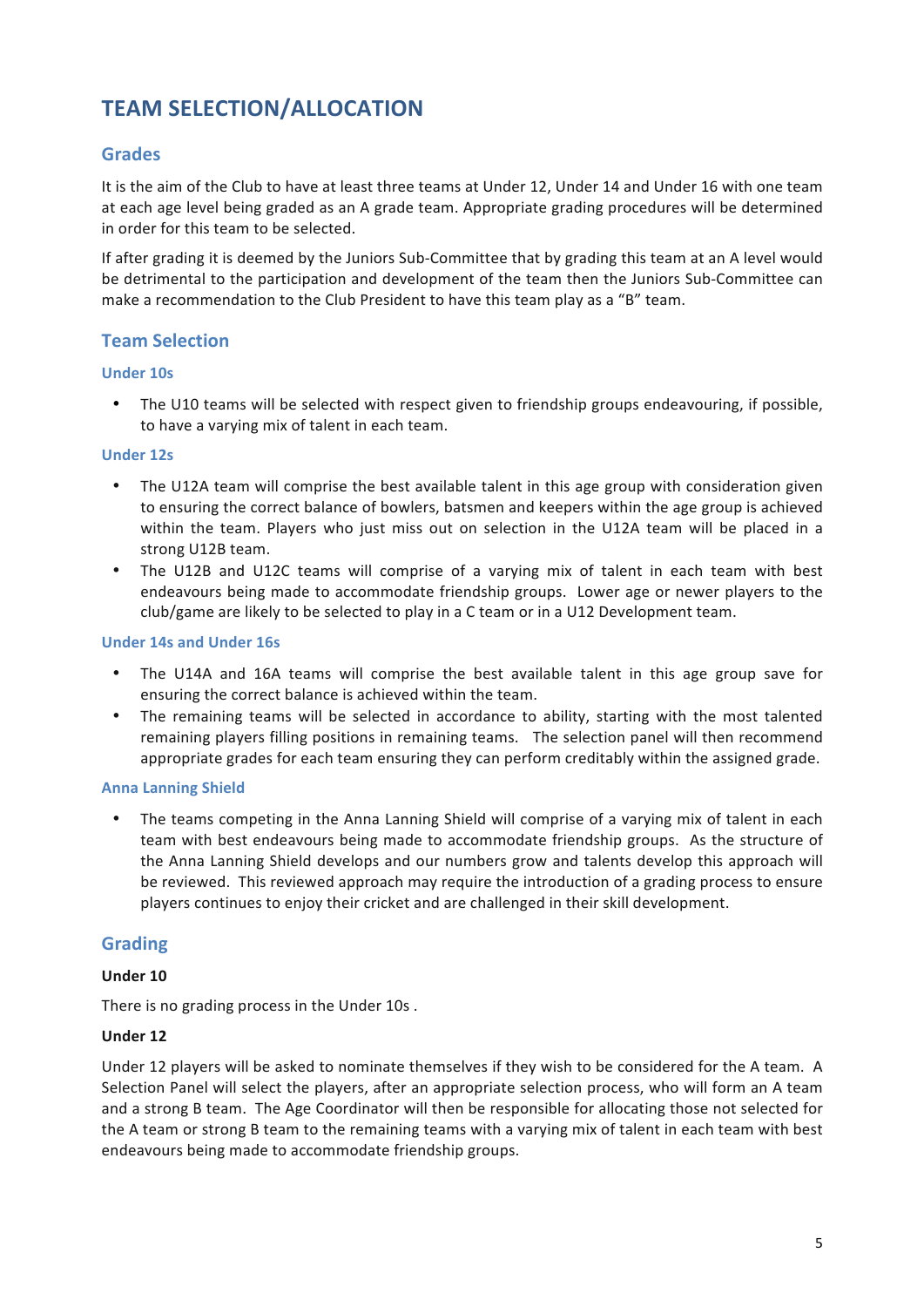#### Under 14 & Under 16 & Anna Lanning Shield

Under 14 players will be asked to nominate themselves if they wish to be considered for the 14A team.

All players in Under 14, Under 16 and Anna Lanning Shield will need to be graded to ensure maximum development opportunities are provided to our players.

Appropriate selection processes will be determined for each age group by a Selection Panel made up of those who have volunteered to be coaches for that Age Group, the Age Coordinator/Girls Cricket Coordinator and the Head of Coaching. It is also recommended that involvement by an independent person, such as a Senior Player or independent coach be included on the Selection Panel.

An appropriate selection process would include a minimum of two training sessions focussing on skills assessment prior to the start of the season. Other factors that are to be considered when undertaking grading of players include: previous season form, leadership, sportsmanship, potential to improve over the season and overall team balance.

It is the role of the Selection Panel to not only select the A team but all teams irrespective of the team they are likely to coach during the season.

### **Playing Up**

It is expected that players will play within their applicable age groups. Players maybe permitted to play in an older age group if it is deemed to be in the best interests of their development or they are occasionally asked to support a team in an older age group to help them make up their numbers. This will occur with the permission of the Junior Sub-Committee. Permission is unlikely to be granted if the older age group has an excess of players, or the applicable age group has a shortage of players.

### **Team Size**

Team sizes at all age groups will be capped at 13 with any "A" side capped at 12 players. Once these numbers are attained new registrations will be placed on a waiting list until there are sufficient players for an additional side.

There should be no assumption that teams will remain the same from one season to the next.

In Under 10s new rules are set to be introduced in the 2017/2018 season which will limit on field players to 7. With these new rules it is likely that each team will have up to 9 players playing at any one time and team squad numbers likely to be capped at ten.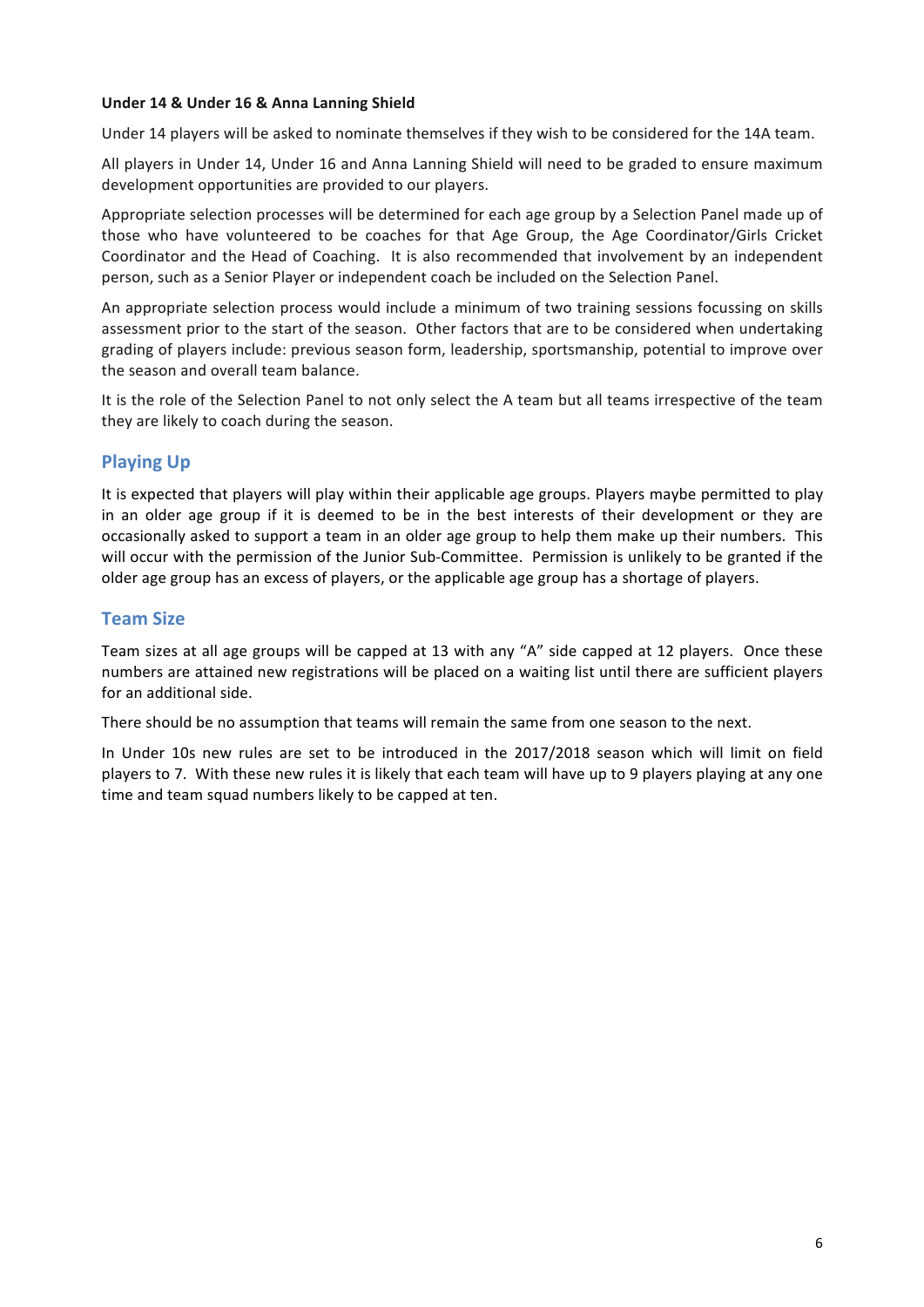## **PARTICIPATION CRITERIA**

#### **Blasters Program**

The primary goal of T20 Blast is for the players to have fun and learn about sportsmanship while being introduced to the fundamentals of match day cricket. The result and individual performances are unimportant. Equal participation of all interested players is key.

### **Under 10**

The primary goal is to develop individual and team skills in all players by adopting full player rotations in every game.

- All players bowl a similar number of overs except for the designated wicketkeeper in accordance with Cricket Australia junior format guidelines.
- All players bat the same number of balls in each game.
- All players shall have the opportunity to keep wicket during the season.
- Captaincy is rotated each week and all players will have the opportunity to be captain during the season. Prior to the commencement of the match, the responsibility of the Captain is to toss the coin and, upon winning the toss, choose whether the team will bat or bowl first. At the end of the match, the captain leads the cheers for the opposing side.

It is recognised that circumstances may not permit equal bowling and batting opportunities in each game. Where this is not achieved, all attempts will be made to restore the balance in following games. Under no circumstances should the participation rules be departed from solely for the purposes of winning a game.

### **Under 12 & Anna Lanning Shield Tier 2**

The primary goal is to continue to develop individual and team skills in all players by adopting full player participation in every game:

- Every player is to be offered the opportunity to bat in a variety of positions in the batting order during the season.
- It is the Coaches responsibility to retire players to ensure players have equal opportunity to participate throughout the season.
- Under Stage 3 rules as a guideline, unless dismissed, batters are to be retired after:
	- 10 overs in a 2 day game, although the Coach will have the discretion to retire a player before then in order to give those who have had limited opportunities in previous games to bat.
	- 6 overs in a 1 day game.
- As far as possible, every player, except the wicketkeeper, is to bowl the same number of overs.
- All players have the opportunity to keep wicket during the season.
- Captaincy is rotated each week and all players will have the opportunity to be captain during the season. Prior to the commencement of the match, the responsibility of the Captain is to toss the coin and, upon winning the toss, choose whether the team will bat or bowl first. At the end of the match, the captain leads the cheers for the opposing side.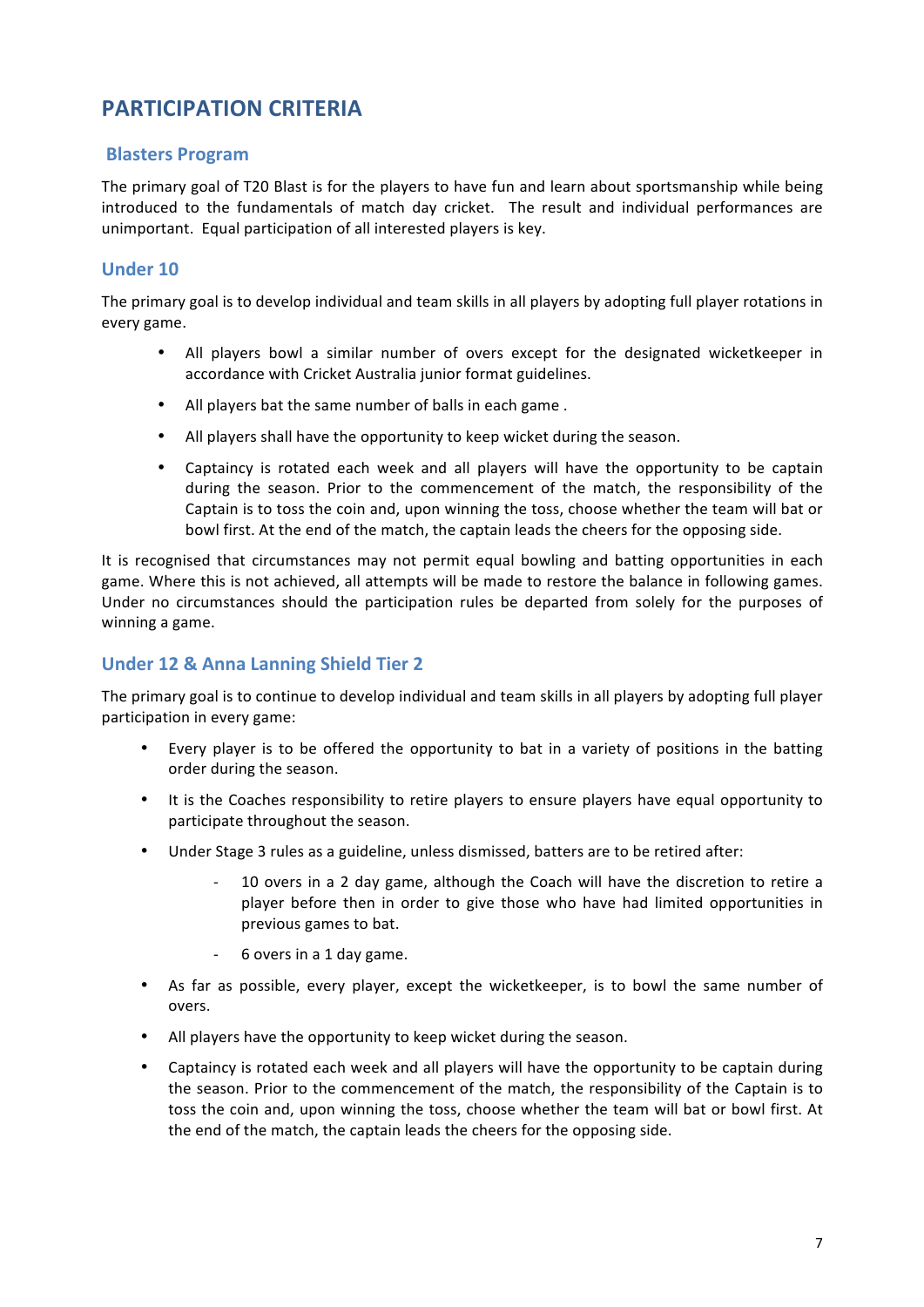### **Under 14 & Anna Lanning Shield Tier 1**

The primary goal is to further develop players' individual and team skills and to ensure full player participation over the season:

- Every player is to have the opportunity to bat and bowl in a variety of positions in the batting and bowling order throughout the season;
- To recognise that some players will want to specifically develop as batters, bowlers or wicketkeepers, and where this opportunity is provided, this may come at the expense of opportunities in other areas. This may mean that players starting to specialise will be given more opportunities to bowl at the expense of batting opportunities;
- The Coach to provide guidelines to batsmen as to their role in the innings and will have the discretion to retire a player in order to give those who have had limited opportunities at bat either during the match or in previous matches;
- Individual players have the opportunity to field in specific/specialist positions;
- Prior to the commencement of the match, the responsibility of the Captain, who will be chosen on a rotation basis, is to toss the coin and, upon winning the toss, choose whether the team will bat or bowl first. At the end of the match, the captain leads the cheers for the opposing side. The Captain is to set the field in consultation with the coach, and should also have input into bowling changes:
- In the highest grade (U14A & Tier 1) it is desirable that players begin to specialise in batting, bowling and fielding positions, as this will be more of an emphasis at the U16 level.
- Under 14 Coaches must liaise with each other throughout the season giving consideration to promoting, demoting players due to performance, providing development opportunities and/or team balance.

#### **Under 16**

The primary goal is to prepare players for a successful transition to senior cricket:

- Every player will be expected to bat and bowl throughout the season;
- It is expected that players will increasingly develop specialised skills and this will be reflected in more stable batting and bowling orders, and fielding positions;
- At 16A level batters bat until dismissed, or reach the ECA specified number of runs for retirement. They maybe retired if they are not following or able to follow the coaches direction or in order to allow other team members to contribute to the teams objectives;
- At 16B and 16C levels the coach is to provide guidelines to batsmen as to their role in the innings and will have the discretion to retire a player in order to give those who have had limited opportunities at bat;
- Players have different skills and will be played to best develop these skills;
- Captains and Vice-Captains are elected for the 16As by the coach at the start of the season. Prior to the commencement of the match, the responsibility of the Captain is to toss the coin and, upon winning the toss, choose whether the team will bat or bowl first. At the end of the match, the captain leads the cheers for the opposing side. The Captain chooses the batting and bowling orders in consultation with the Vice Captain and the Coach; and
- Coaches must liaise with each other throughout the season giving consideration to promoting, demoting players due to performance and/or team balance.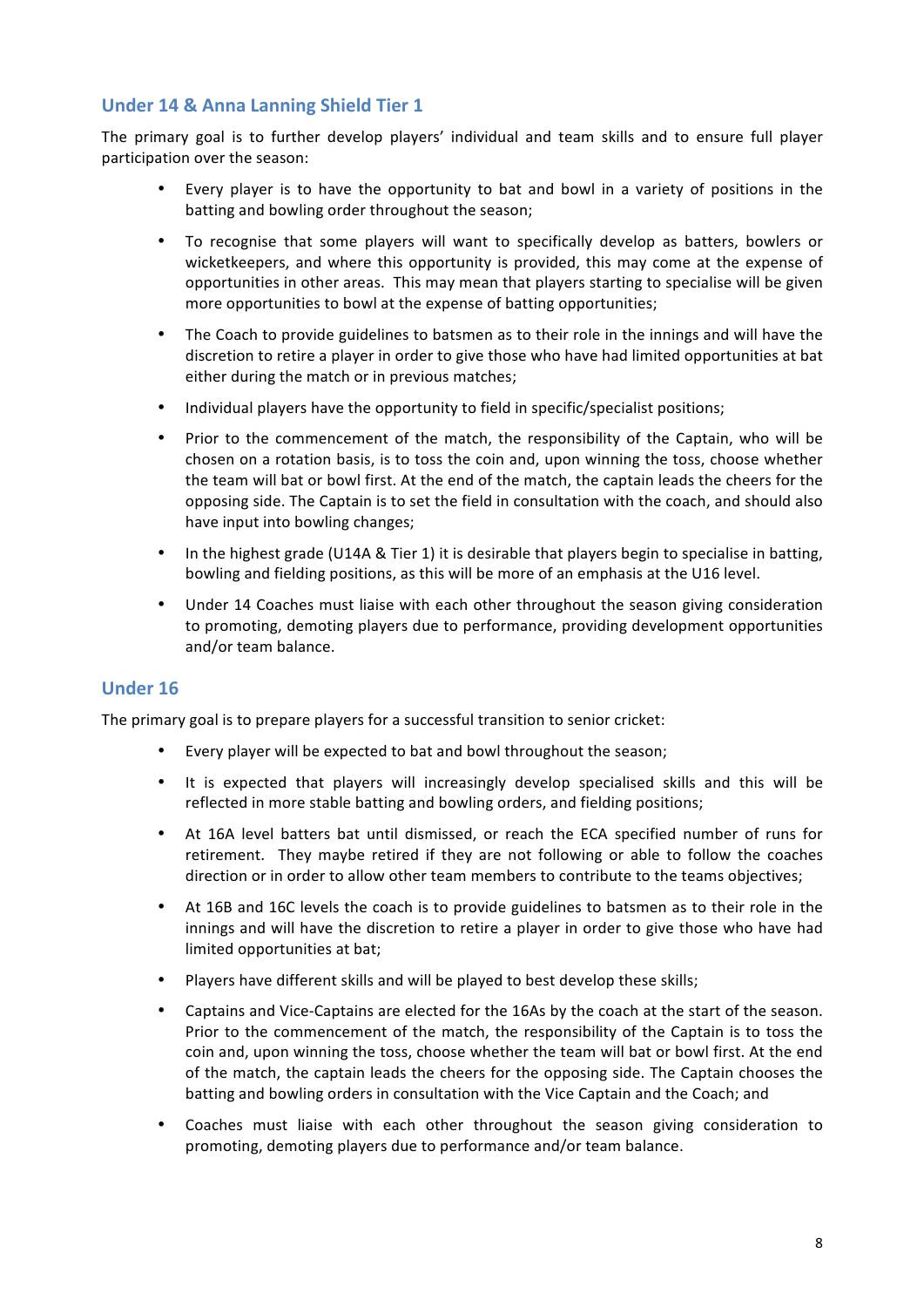## **FINALS**

- Finals are usually held in early March, and the semi-finals often coincide with the Labour Day long weekend. In registering to play for the club, it is expected that all players will be available for all finals, in the absence of exceptional circumstances.
- Players who are unavailable for the semi-final other than through injury or other unforeseen or unavoidable circumstances will generally be ranked, for grand final selection, behind those who played in the semi-final, if there are more than the requisite players available.
- All other things being equal, selection for finals will be based on a combination of training attendance and performance, on-field performance including effort and attitude, team balance, and adherence to the principles set out at the start of this policy and Cricket Australia's "Spirit of the Game" principles.
- Within the above parameters, the aim is to field the strongest and best balanced side possible but taking into consideration the guiding principal of equal participation.

Note: Finals are held in all U16, U14 U12A and Anna Lanning Shield and may be played on a Sunday irrespective of when the games have been played during the season.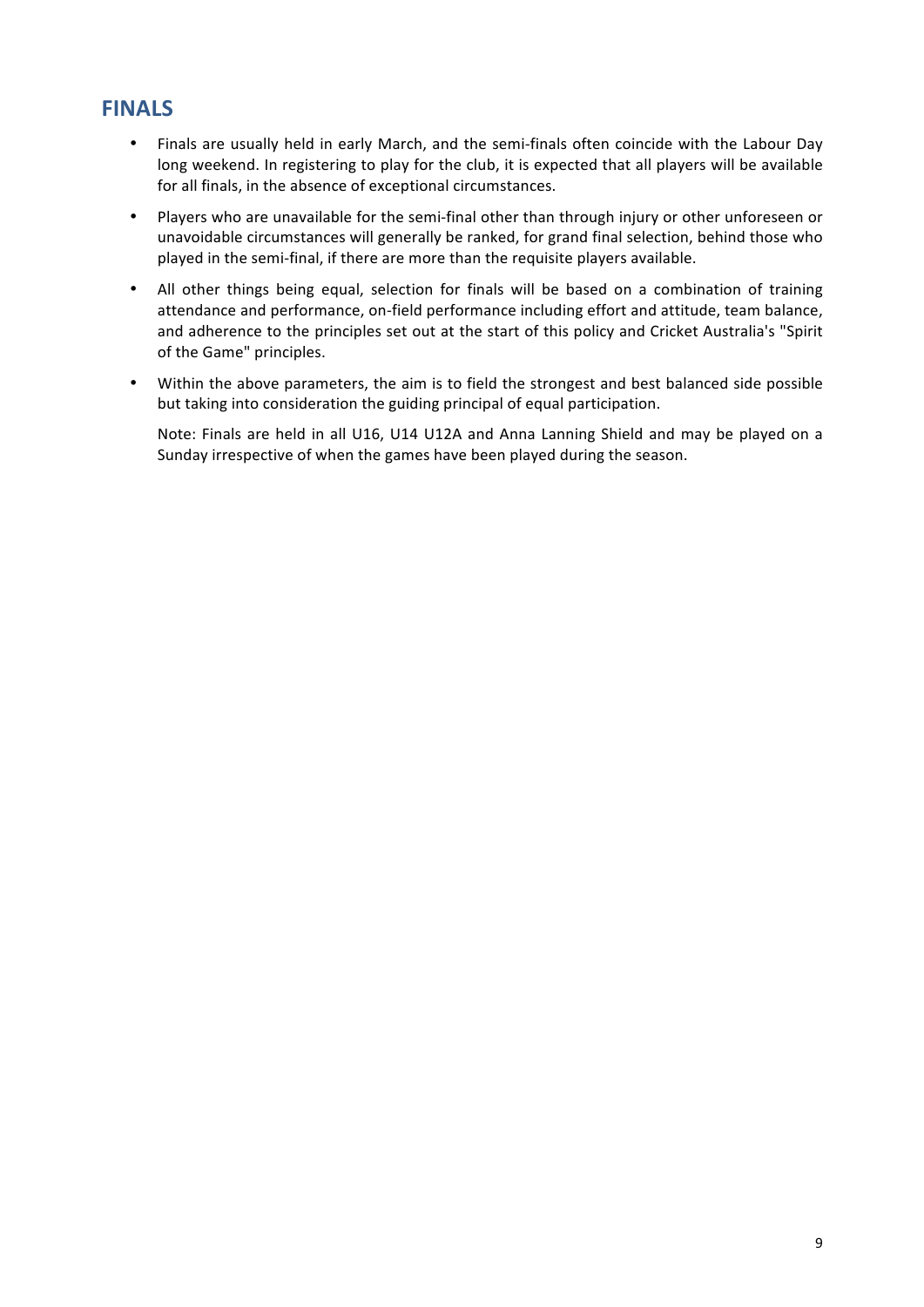## **COACHES**

### **Working with Children Check**

The CJCC encourages parents to become actively involved in a coaching capacity, whether it be as a Coach, Assistant Coach or Skills Coach/Helper. All coaches and Team Managers at the Canterbury Junior Cricket Club are required to have a current Working With Children Check. This must be obtained prior to the start of the season and a copy lodged with the club's Registrar.

### **Community Coaching Course**

Coaches are also expected to complete a **Community Coaching Course** (formally known as Level 1) run by an accredited body. Cricket Victoria coordinates these programs. Costs of this course are reimbursed by the club. In addition the Canterbury Junior Cricket Club provides in-season support by way of a dedicated Head of Coaching. The Club also regularly appoints qualified cricket coaches to provide specialist coaching to the players as well as seeking support from the Senior Players to provide additional training sessions.

#### **Tenure**

It is Club policy that the general tenure of a parent coaching a Team is two consecutive years. The role is then opened up to other interested candidates so that as many individuals as possible have the opportunity to Coach. Coaches who have coached for two consecutive years are still welcome to apply for the position again, dependent on other interested and qualified candidates, they may continue to Coach after two years.

The Club has the right to discontinue a Coaches appointment if it believes that a Coach:

- has not supported the club's philosophies; or
- behaved in a way contrary to the philosophies of the Club; or
- continuing as Coach would be to the detriment of the teams development or to the Club as a whole.

### **Appointment**

The Junior Coordinator, with assistance from each Age Coordinator, will seek nominations from current coaches and those who wish to be first time coaches prior to and during the registration period. At this point the coaches will be accepted as part of the Selection Panel for their child's nominated age group and be asked to complete or book in for the Community Coaching Program, at the club's expense, and gain or provide evidence of a Working with Children Certificate.

As most parents will wish to coach their own child final allocation of coaches to teams cannot be completed until the selection of teams is finalised. If the children of nominated coaches finish up in the same team then the Junior Coordinator will have discussions with each coach to determine the preferred coaching structure. If this cannot be agreed then a formal selection process will be carried out involving the Head of Coaching and the Junior Coordinator.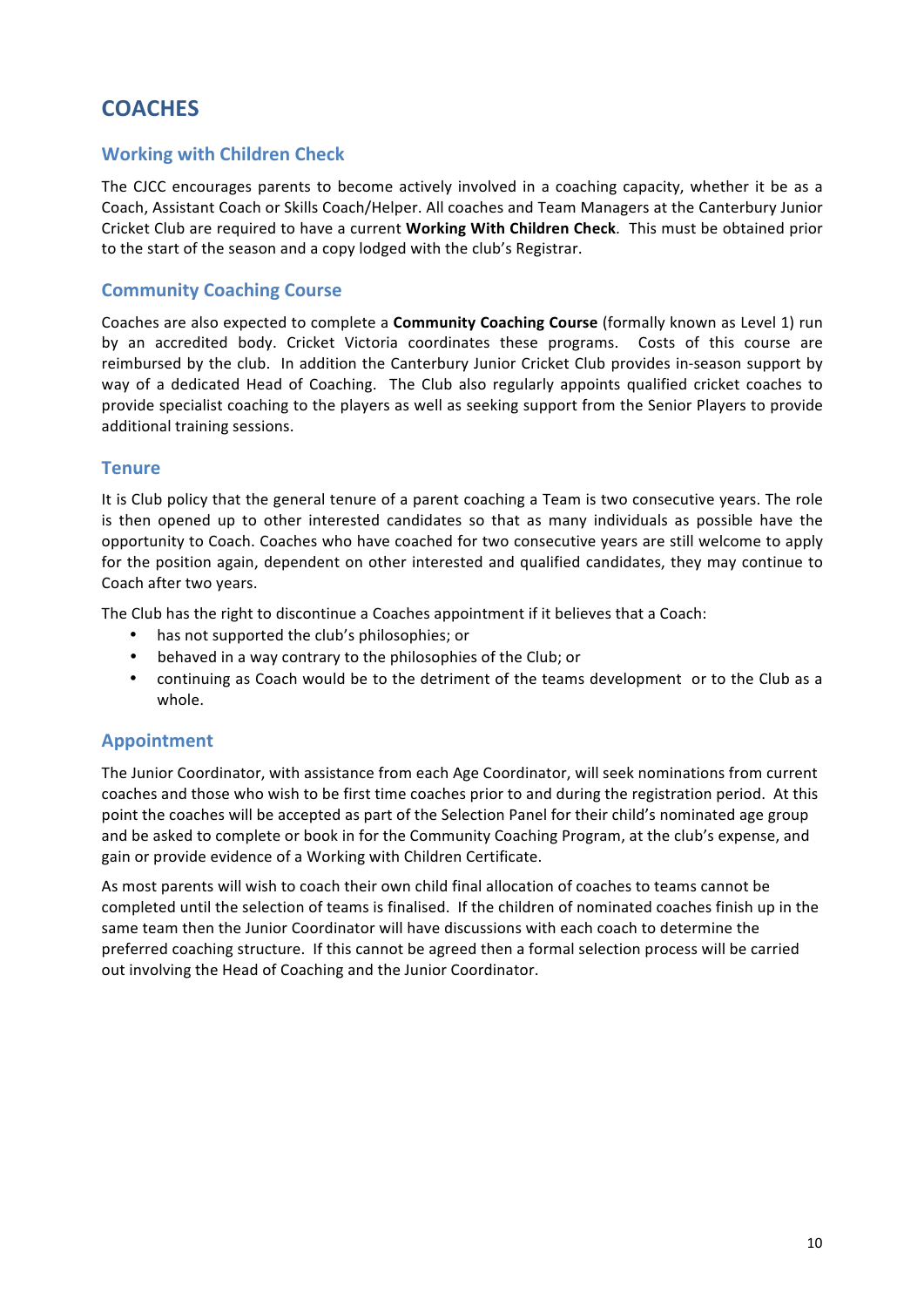## **BATE JUNIOR ACADEMY**

An initiative, that was piloted in the 2016/2017 season, was the Canterbury Cricket Club Bate Junior Academy (The Academy) named after John Bate – the founder of our Junior club. Due to its success this will continue to be a feature at our club.

## **Objectives**

#### **Player Development**

The objective of the CCC Bate Junior Academy is to provide an advanced level of training and coaching to junior cricketers that have demonstrated :

- High level of respect for and love of the game of cricket
- Medium-High skill development within their age group
- High levels of motivation to improve their cricket
- High levels of commitment to training and skills development

The Academy will provide training and coaching based around :

- Individual skills development
- Strength and conditioning
- Game awareness and game analysis

#### **Transition to Senior Cricket**

It is proposed that The Academy will train on a Tuesday evening with the senior CCC players. This will give The Academy members exposure to the requirements of senior cricket and the opportunity to train alongside senior cricketers.

An objective of The Academy is to ensure that the transition from junior to senior cricket is more formally structured and thus reducing the 'drop off' between U16 and senior cricket.

The transition to senior cricket presents additional challenges around the number of positions for transitional players in existing teams. A discussion is required in relation to the formation of an additional transition team outside of the current Fourth XI structure.

#### **Engagement and Development of Coaches**

In order for the program to be run there is a requirement for a minimum of 4 coaches in addition to the Head of Coaching to run the weekly sessions. The Club aims to have 4 senior players who can be developed as coaches to assist with The Academy and to then further have an involvement in coaching at junior levels. An objective of The Academy is to assist in the development of coaches within the club. 

### **Squad Structure**

The Academy will likely comprise a mixture of Under 16 and Under 14, players. Total number of squad members is unlikely to be greater than 15 selected players. The selection of squad members is likely to favour more experienced players with consideration being given to the safety of squad members.

### **Commitment**

Members of The Academy must commit to :

- Formal training session once (1) per week at senior training
- Completion of two (2) individual strength and conditioning sessions per week.

If a player cannot commit to the above then they will not be eligible for selection in the squad.

If a member of the squad fails to adhere to the required time commitment then their position within the squad will be subject to review and possible loss of their position.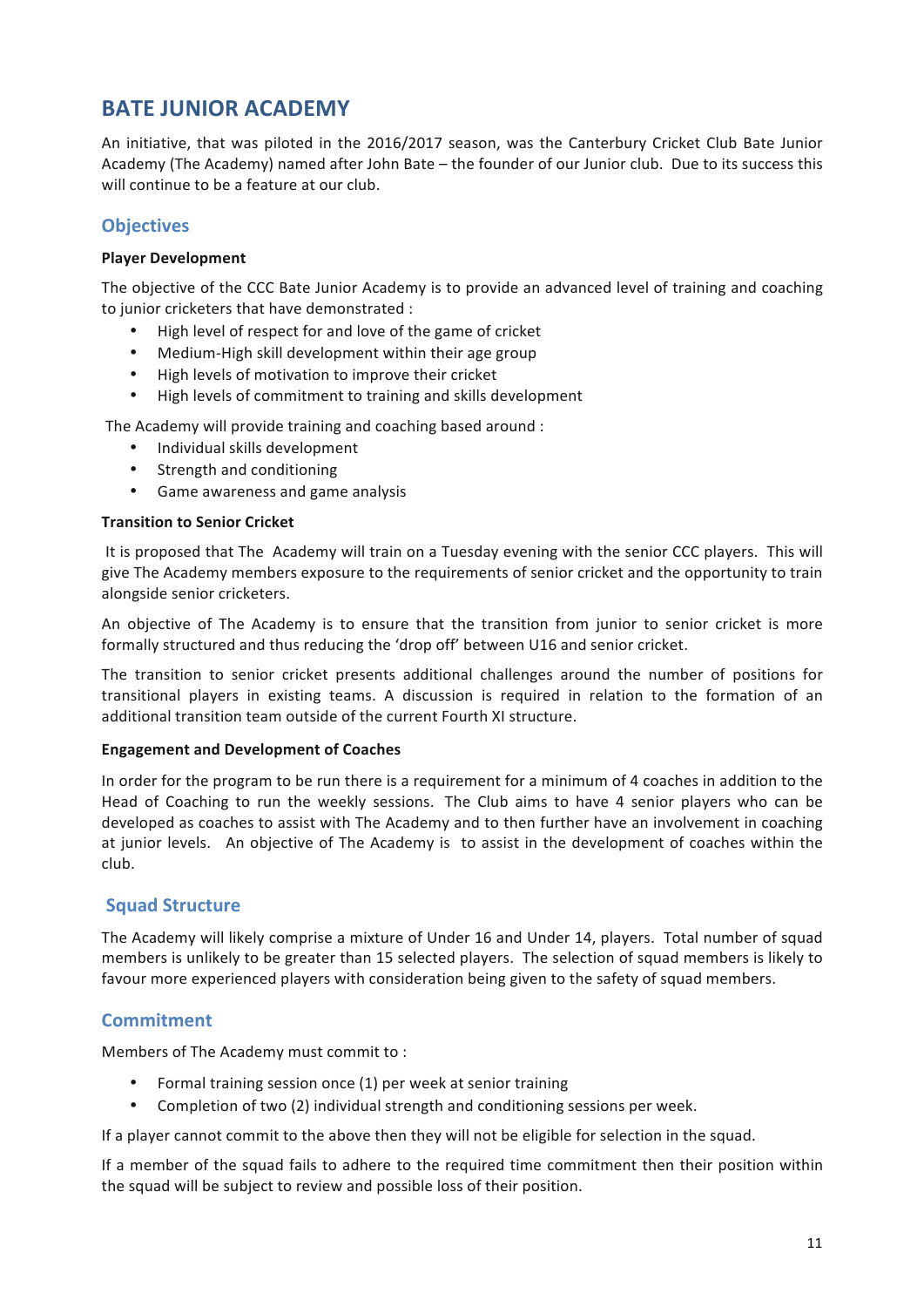### **Selection Process**

The criteria for selection is:

- High level of respect for and love of the game of cricket
- Medium-High skill development within their age group
- High levels of motivation to improve their cricket
- High levels of commitment to training and skills development

#### **Nominations**

- Age level coaches will be asked to submit names of those players they feel would meet the criteria above. This list will be kept confidential and will assist to reviewing applications.
- Applicants will be requested to submit a 30-60sec video stating why they believe they would be a suitable candidate for selection. As a guide they will be asked to answer the following questions:
	- What is your favourite part of playing cricket?
	- What would you like to improve in your cricket?
	- What are your goals for the coming season?
	- What do you do in your spare time to improve your cricket?

#### **Program**

Assessment of Applications

• 30-60sec video on why the applicant wants to participate

Individual and Self Assessment 

- Skills analysis
- Physical screening

Individual Goals and Skills Development Program

Individual Strength and Conditioning Program 

### **Sample Weekly Session**

5 groups of 4 players Grouping - this will be a critical component of success of the sessions.

- mixture of skills, mixture of age
- groups will be set and unlikely to change unless there is a specific case/requirement Group warm up and stretching - 10mins

Rotations :

- 1. Strength and conditioning 15mins
- 2. Fielding and Game Awareness 15mins
- 3. Nets - 15mins
- 4. Batting Drills 15mins
- 5. Bowling Drills 15mins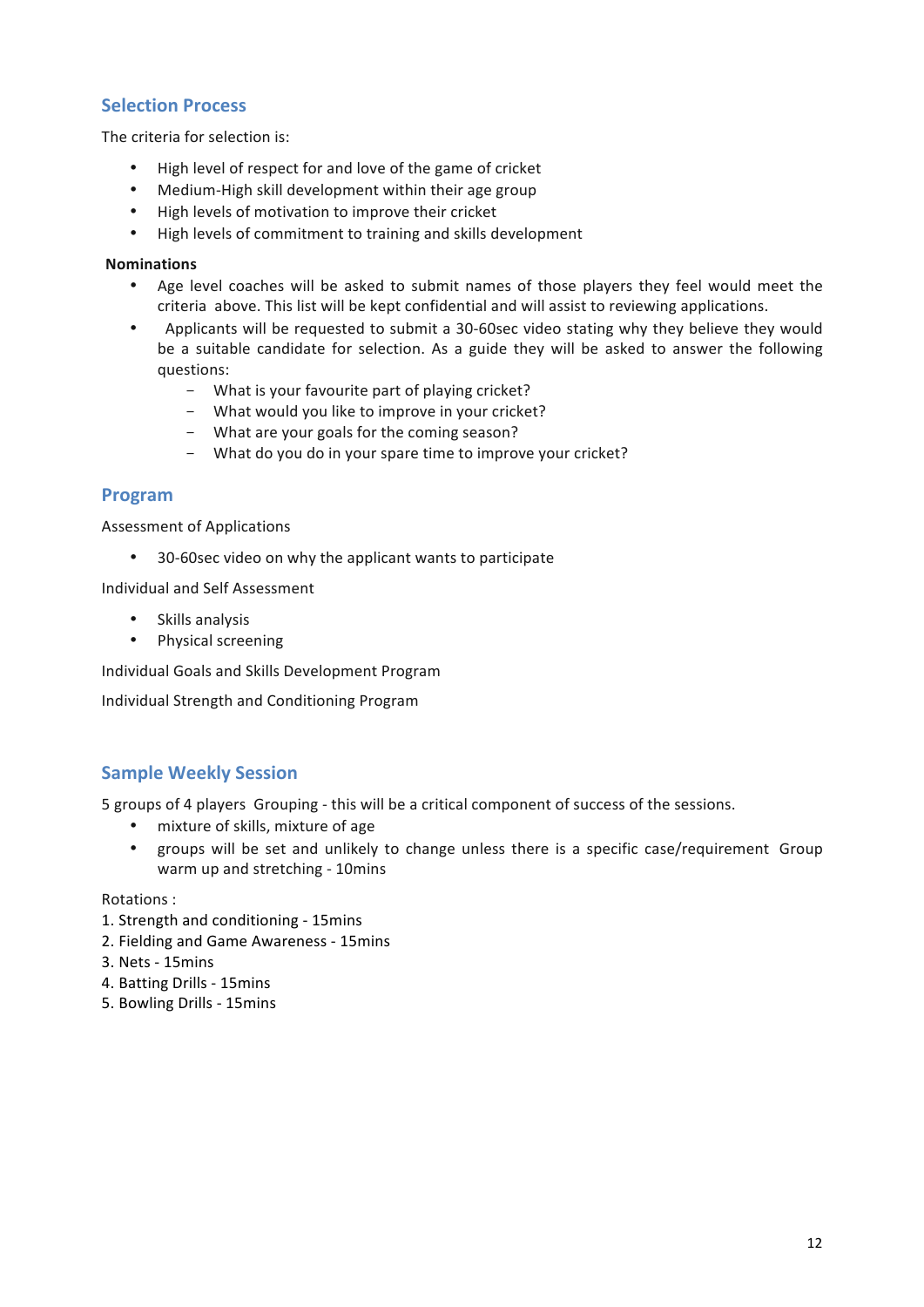## **GIRLS CRICKET**

During the 2015/2016 season the Canterbury Junior Cricket Club fielded its first ever girls team in the Anna Lanning Shield and a girls team in the T20 Blast competition. This increased to two teams in 2016/2017 with 25 girls actively training with CCC.

Key objectives of our strategy for the development of our girl players are shown below. This strategy will continue to be updated and developed as our focus and the interest in girls' cricket grows.

### **Attraction / Retention**

To highlight the opportunities open to girls playing cricket it is important that both the girls and their parents of interested girls be informed of our focus.

### **Leadership**

Establish a relationship in the next tier of women's cricket to create a pathway to the next level of cricket providing a vision for those wanting to further their cricket beyond the junior levels.

#### **Development**

Understand and accept that the coaching needs of girls and their interest in cricket may be quite different from that of boys and then educate our coaches and parents of these needs.

Develop junior training sessions templates that cater for girls' learning needs in relation to participating in sport.

Support fathers/mothers of girls to be educated on all aspects of the game and/or to become coaches.

Ensure there is a clear pathway for player development. i.e. Milo, T20 Blast, Anna Lanning Shield.

#### **Culture**

Ensure all communication is non-gender specific or all-inclusive when communicating with parents and players.

Continue to promote an interest in girls cricket around the club by ongoing celebration of girls' teams' achievements. 

Consider purchase of equipment/uniforms specifically designed for girls e.g. lighter bats, safety equipment etc.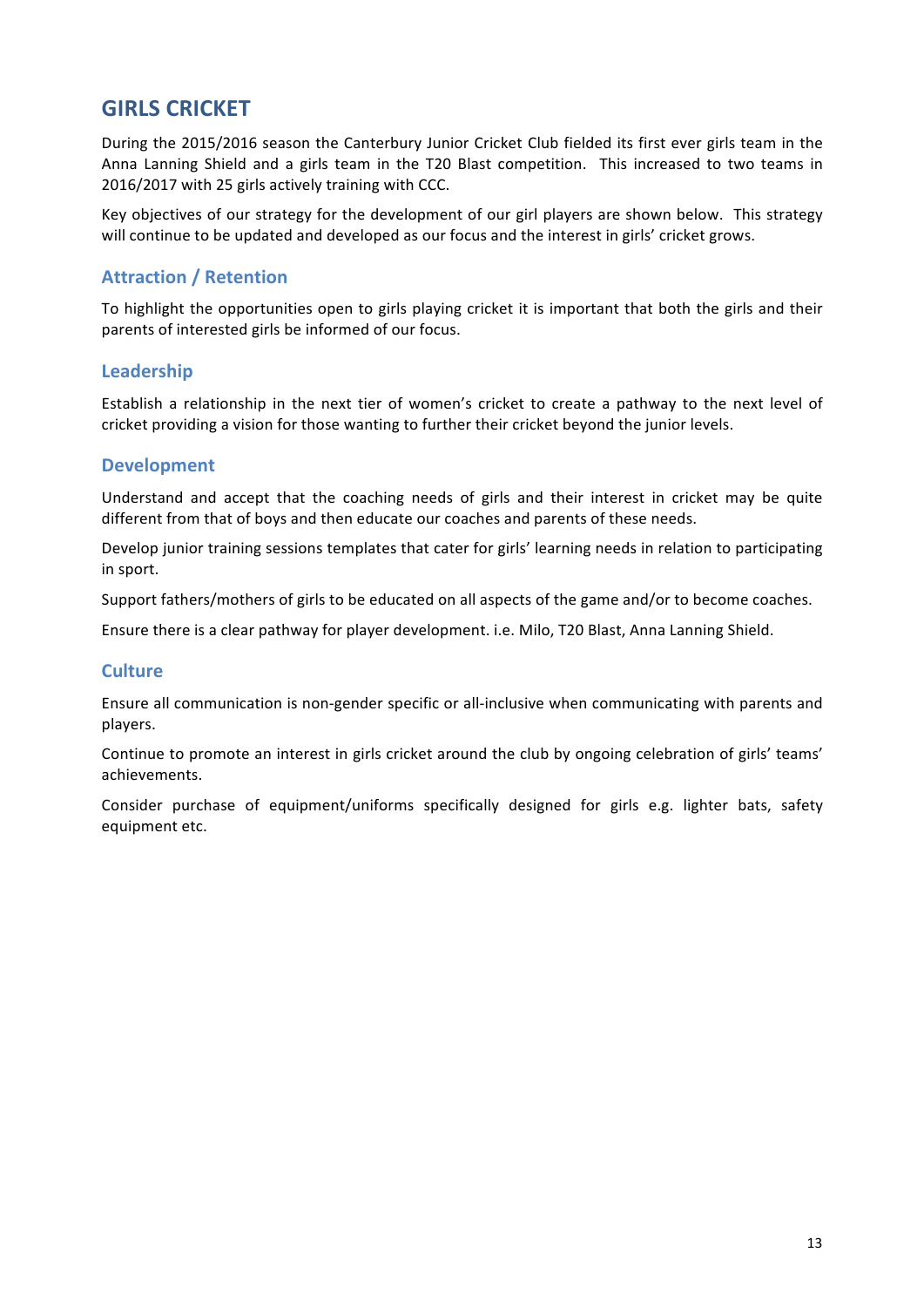## **THE SPIRIT OF THE GAME**

The laws of cricket clearly explain the expectations of how participants will behave on the field, and they also outline sanctions should these expectations not be met.

The below explanation is taken from the MCC Laws of Cricket, which is universally applied across all countries and cultures.

Cricket is a game that owes much of its unique appeal to the fact that it should be played not only within its Laws but also within the Spirit of the Game.

Any action, which is seen to abuse this spirit, causes injury to the game itself.

The major responsibility for ensuring the spirit of fair play rests with the captains. There are two Laws which place the responsibility for the team's conduct firmly on the captain.

#### **Responsibility of captains**

- 1. The captains are responsible at all times for ensuring that play is conducted within the Spirit of the Game as well as within the Laws. Player's conduct In the event of a player failing to comply with instructions by an umpire, or criticising by word or action the decisions of an umpire, or showing dissent, or generally behaving in a manner which might bring the game into disrepute, the umpire concerned shall in the first place report the matter to the other umpire and to the player's captain, and instruct the latter to take action.
- 2. Fair and unfair play: According to the Laws the umpires are the sole judges of fair and unfair play. The umpires may intervene at any time and it is the responsibility of the captain to take action where required. The umpires are authorised to intervene in cases of:
	- Time wasting
	- Damaging the pitch
	- Dangerous or unfair bowling
	- Tampering with the ball
	- Any other action that they consider to be unfair

The **Spirit of the Game** involves RESPECT for:

- Your opponents
- Your own captain and team
- The role of the umpires
- The game and its traditional values

It is against the Spirit of the Game:

- To dispute an umpire's decision by word, action or gesture;
- To direct abusive language towards an opponent or umpire;
- To indulge in cheating or any sharp practice, for instance:
	- (a) to appeal knowing that the batsman is not out;
	- (b) to advance towards an umpire in an aggressive manner when appealing; and
	- (c) to seek to distract an opponent either verbally or by harassment with persistent clapping or unnecessary noise under the guise of enthusiasm and motivation of one's own side.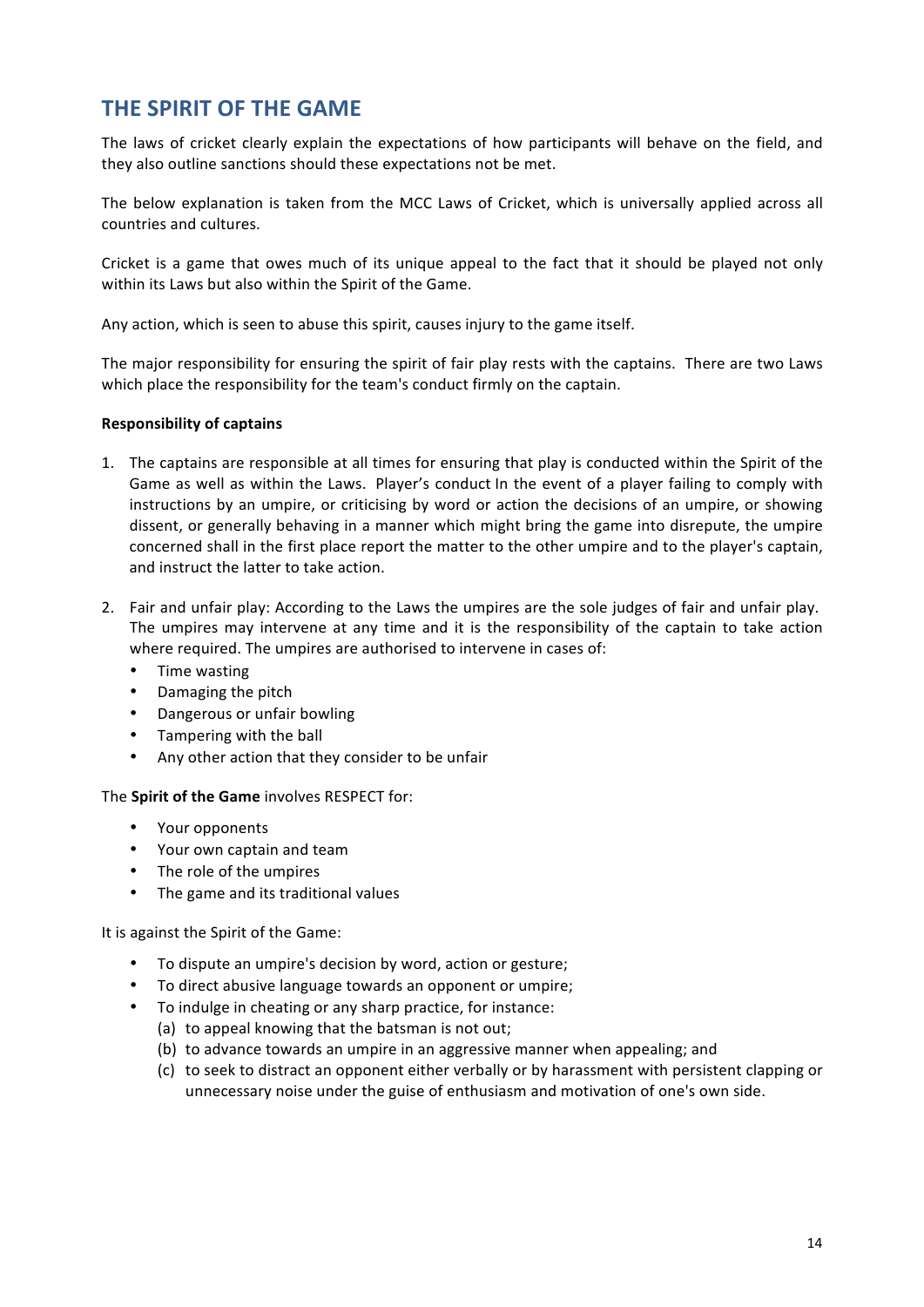## **CLUB ROLES**

#### **Junior Coordinator**

- Establish strategies to attract and retain players to the club
- Ensure appropriate signage is setup in the community publicising club registrations
- Ensure appropriate information is updated on the club website
- Attract and recruit new volunteers to the club
- Ensure a club environment that supports diversity and inclusion
- Develop clear job descriptions for all required roles within the club
- Ensure the right person is found for each job
- Identify ways of training volunteers if they do not have the required skills for the role
- Attend Cricket Association meetings as required
- Manage meetings with volunteers
- Liaise with Registrar re complex registration issues
- Ensure Age Coordinators, Coaches, Managers and other volunteers fulfill their responsibilities to the Club
- Assist with setting guidelines for team selections for each age group
- Report activities of the junior club to the overall Club committee
- Ensure that planning and budgeting for the future is carried out in accordance with the club rules
- Liaise with the Treasurer and President in relation to club finances
- Assist the Club President if required to liaise with stakeholders such as local council and local community groups and/or schools
- Provide guidance and leadership
- Troubleshoot issues arising throughout season
- Ensure all coaches have appropriate qualifications and Working With Children Accreditation

#### **Registrar**

- Via MyCricket website establish the registration process that meets the clubs requirements
- Working with the Junior Coordinator and MILO Cricket coordinator ensure appropriate advertising is in place to ensure maximum registrations
- Establish fee structure to accommodate multiple player families and special consideration rates
- Be point of communication with all parents with registration queries
- Liaise with Age Coordinators communicating numbers as registration period progresses
- Provide final listing of registered players to all appropriate coordinators
- Liaise with Junior Coordinator re complex registration issues
- Be responsible for processing clearances/transfers
- Ensure all team officials have a MyCricket login
- Add team officials as users to MyCricket system
- Ensure all players registered with CJCC are also registered with the appropriate association prior to the first match
- Liaise with Club Treasurer to ensure direct debit payments are made and also regarding any refunds required.
- Maintain WWCC register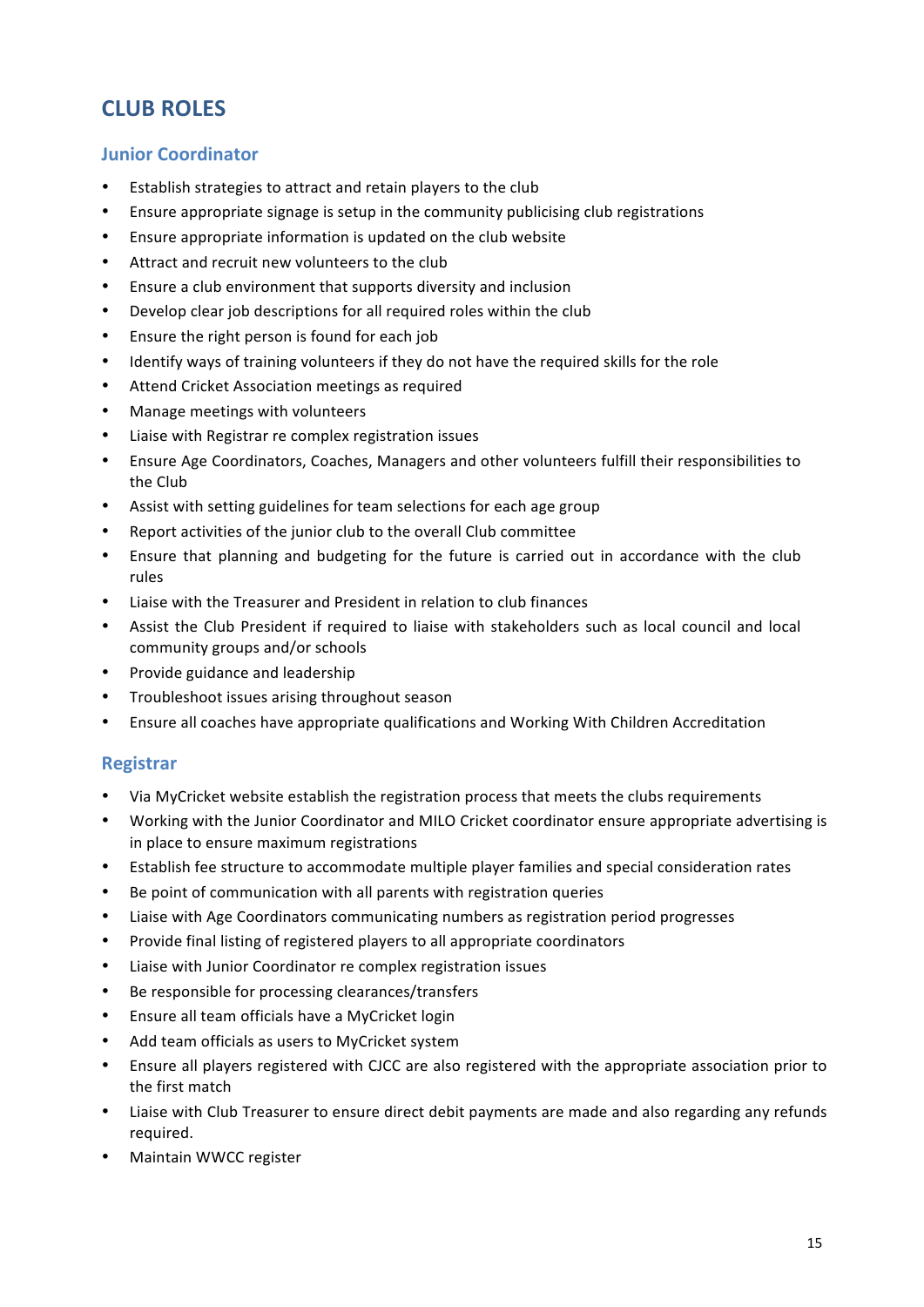## **Blasters Coordinator**

- Establish links with Local Primary and Secondary Schools
- Recognise volunteer possibilities within the parent group and support as much parent involvement as possible
- Ensure all MILO in2CRICKET coaches follow the appropriate guidelines
- Liaise with Regional Cricket Manager
- Ensure that Junior Development is maximised via pathway programs & rep teams
- With help from the Junior Coordinator and other club representatives reinforce the code of behaviour for junior coaches, players and parents
- Help to facilitate any disputes and grievances amongst junior player
- Activate Milo cricket registration page
- Liaise with MyCricket regarding delivery of kit to Milo and T20 Blast cricketers
- Provide evidence of WWCC

### **Age Coordinator / Girls Cricket Coordinator**

- Liaise with the Registrar during registration period to gain an appreciation for expected numbers and expected number of teams
- Work with Junior Coordinator, Senior Liaison and Coaches Liaison to identify required coaches
- Support those identified coaches to achieve accreditation
- Establish an age groups coaching panel and ensure a process for team selection is established
- Chair selection meetings and finalise team allocation
- Identify appropriate Team Managers
- Gather WWCC from each coach
- Liaise with coaches and Team Managers to determine appropriate training nights
- Communicate with parents of each player in your age group with details of season
- Ensure new players to the club are identified and new player kits provided at first PSE
- Deliver balls to each player at first PSE
- Assist Team Managers with any team issues including players playing up age group or grade

### **Head of Coaching**

- Be responsible for player development at all junior levels of the club
- Working with the Junior Coordinator determine the coaching appointments for each team
- Establish the approach to coaching for the club
- Work with the coaching panel of each age group to determine the appropriate selection/grading process
- Attend grading and help with assessment of players
- With support from the Coaches Liaison meet with each coach pre-season and assist them to map out their coaching plan for the year with a focus on the new coaches
- Provide evidence of WWCC

### **Coach**

- Working with the Head of Coaching, Age Coordinator and Coaches Liaison ensure a grading process is established prior to the start of the season to appropriately place players in the right team
- Supervise selection process and work with the coaching panel to determine final team selection
- Organise training to ensure maximum involvement, interest and learning for each player